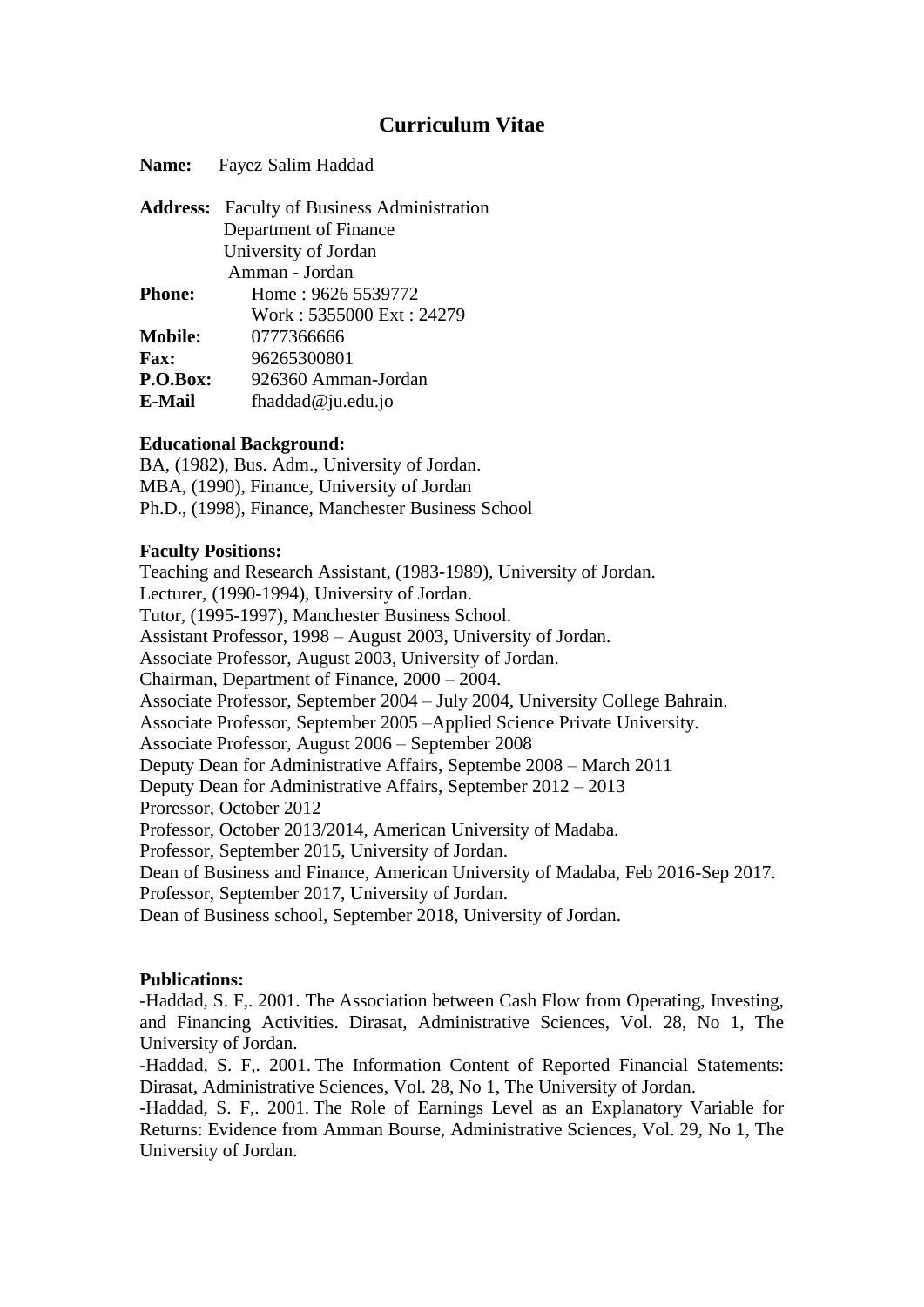-Haddad, S. F, and Haddad, Samer. 2003. The Association Between Security Prices and Future Accounting Earnings: Empirical Study on Jordanian Industrial firms.

Dirasat, Administrative Sciences, Vol. 30, No 2, The University of Jordan.

-Haddad, S. F,. 2003. Using Financial Ratios for Measuring Firms' Systematic Risk: Empirical Study on Jordanian Manufacturing and Servicing firms. Dirasat, Administrative Sciences, Vol. 30, No 2, The University of Jordan.

-Abu-Alula, K, and Haddad, F,. 2004. The Relationship between Economic Value Added and Abnormal Returns: Empirical Study on Jordanian Industrial firms. Dirasat, Administrative Sciences, Vol. 31, No 1, pp 1-9.

- Text book: Financial Management, 2007, Al-Dastor , Amman-Jordan.

- Al-Jarrah, I, M,. Khamees, B,M,. and Haddad, F, S,. 2009. The Effect of |Anomaly in Monthly Trading in Amman Stock Exchange over the Periold 2002/2006. Jordan Journal of Business Administrartion, Vol 5, No 4, The University of Jordan.

- Shbaitah, D, F,. and Haddad, S. F. 2010. The Effect of Systematic Risk, Firm Size, and Company Sector on the Relationship between Dividends and Stock Returns: An Empirical Study on Amman Stock Exchange. Dirasat, Administrative Sciences, Vol. 37, No 1, The University of Jordan.

- Horani, A and Haddad, F,. (2011), Exploring Investors' Behavior: Evidence from Amman Stock Exchange, Journal of Business Administrartion, Vol 7, No 3, The University of Jordan.

- Iskandarani, M and Haddad, F,. (2012). The Effect of Electronic Trading on Market Liquidity and Stock Price Behavior: An Empirical Study on Amman Stock Exchange. Jordan Journal of Business Administrartion, Vol 8, No 3, The University of Jordan.

- Haddad, S. F,. 2012. Stock Liquidity and Capital Structure: An Empirical Study on Amman Stock Exchange. European Journal of Economics, Finance and Administrative Sciences, No 47. Euro Journals

- Haddad, S. F,. 2012. The Relationship between Economic Value Added and Stock Returns: Evidence from Jordanian Banks. International Research Journal of Finance and Economics, No 89. Euro Journals

**-** Sharaf, F, Raghad and Haddad, F. 2015. The Relationship between Working Capital Management and Profitability for Industrial Companies Listed in Amman Stock Exchange, Jordan Journal of Business Administrartion, Vol 11, No 2, The University of Jordan.

- Haddad, S. F. 2015. The impact of capital expenditures on working capital management on Amman Stock Exchange, Dirasat, Administrative Sciences, Vol 42, No 2, The University of Jordan.

- Arabs, M and Haddad, F, 2015. Determinants of reinsurance: Evidence from the insurance sector in Jordan, The Third International Conference on Innovation Economy, Faculty of Business, The University of Jordan.

- Ahmad Amer Fesokh and Fayez Salim Haddad, 2019. Determinants of the Price Earnings Ra2tio in the Manufacturing Industries in Jordan, Jordan Journal of Business Administrartion, Vol 16, No 2, The University of Jordan.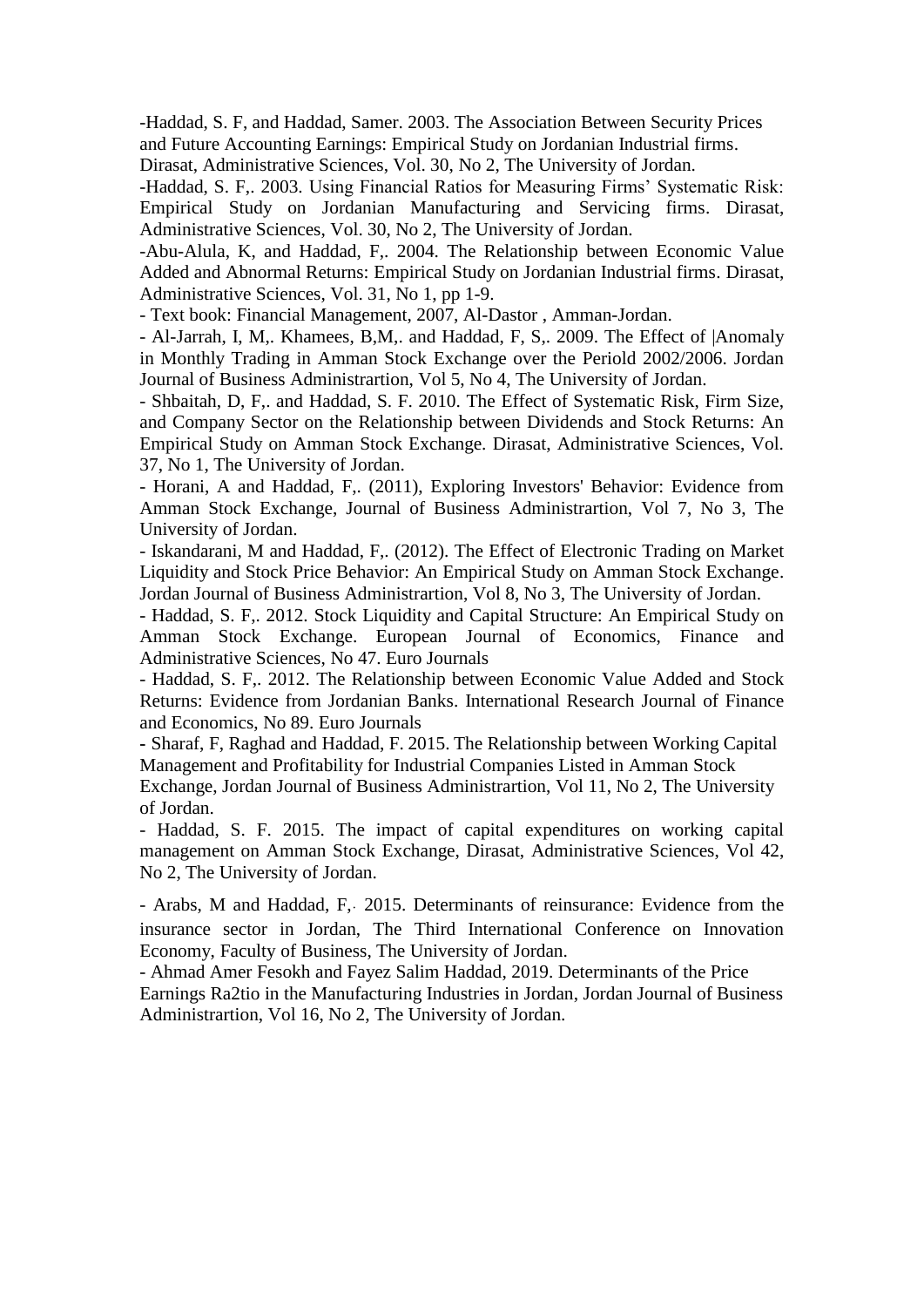# **Training**

- Understanding Financial Institutions and Markets. Housing Bank. Amman-Jordan.
- Understanding A Bank's Financial Statements: Housing Bank. Amman Jordan.
- Concepts and Terminology in Banking and Finance: Housing Bank. Amman Jordan.
- Evaluation of Financing Alternatives from Financial Firms' perspective. Arab Consultants Company. Amman-Jordan.
- Preparing projects financial proposals. Arab Student Aid International.
- Financial Statements Analysis. University of Jordan Employees.
- Capital Budgeting, Arab Bank. Amman- Jordan.
- Personal Finance, Arab Bank. Amman- Jordan.
- Finance for Non Financial Managers. Edgo. Libya

# **Consultants:**

Financial analysis for a leasing project. United Group, consultant and management Co. Amman-Jordan.

Financial analysis for Arthodox university. Amman-Jordan.

# **Courses Taught:**

#### **Graduate:**

Advanced Corporate Finance, Financial Analysis, Financial Markets, International Financial Markets, and Portfolio Management.

# **Under Graduate:**

Principles of Financial Management, Money and Capital Market, Portfolio Management, Financial Markets, Corporate Financial Management, Financial Analysis, Risk Management, Banking Management, Investment, and Financial planing and Control.

# **Thesis Supervision: For Example**

- Al-Rawash,. A. 1999. Stability of beta coefficient: An applied study on Amman Bourse

- Abu Al-Aula,. K. 1999. The Relationship between economic value added and abnormal return of shares: An empirical study on industrial companies in Jordan.
- Mousa,. S. Size effect on stock return: An applied study of manufacturing firms listed in Amman Bourse.
- Haddad,. S. Informational Content of Security Prices on Amman Bourse.
- Abdu,. Rami. The relationship between Book-to-Market ratio, Earnings Yield and Stock Return.
- Saba,. Farah. The Impact of Stock Dividends Announcement on Trading Volume and Stock Returns: An Empirical Study on Listed Companies in Amman Financial Market.
- Dua'a,. Shubita. 2009. The Relationship between Dividends and Stock Returns.
- Diana,. Al-Horani. 2009**,** Analysis of the impact of microfinance programes upon the lives of the poor in Jordan.
- Majd,. Iskandarani. 2010**.** The Effect of Electronic Trading on Market Liquidity and Stock Price Behavior: An Empirical Study on Amman Stock Exchange.